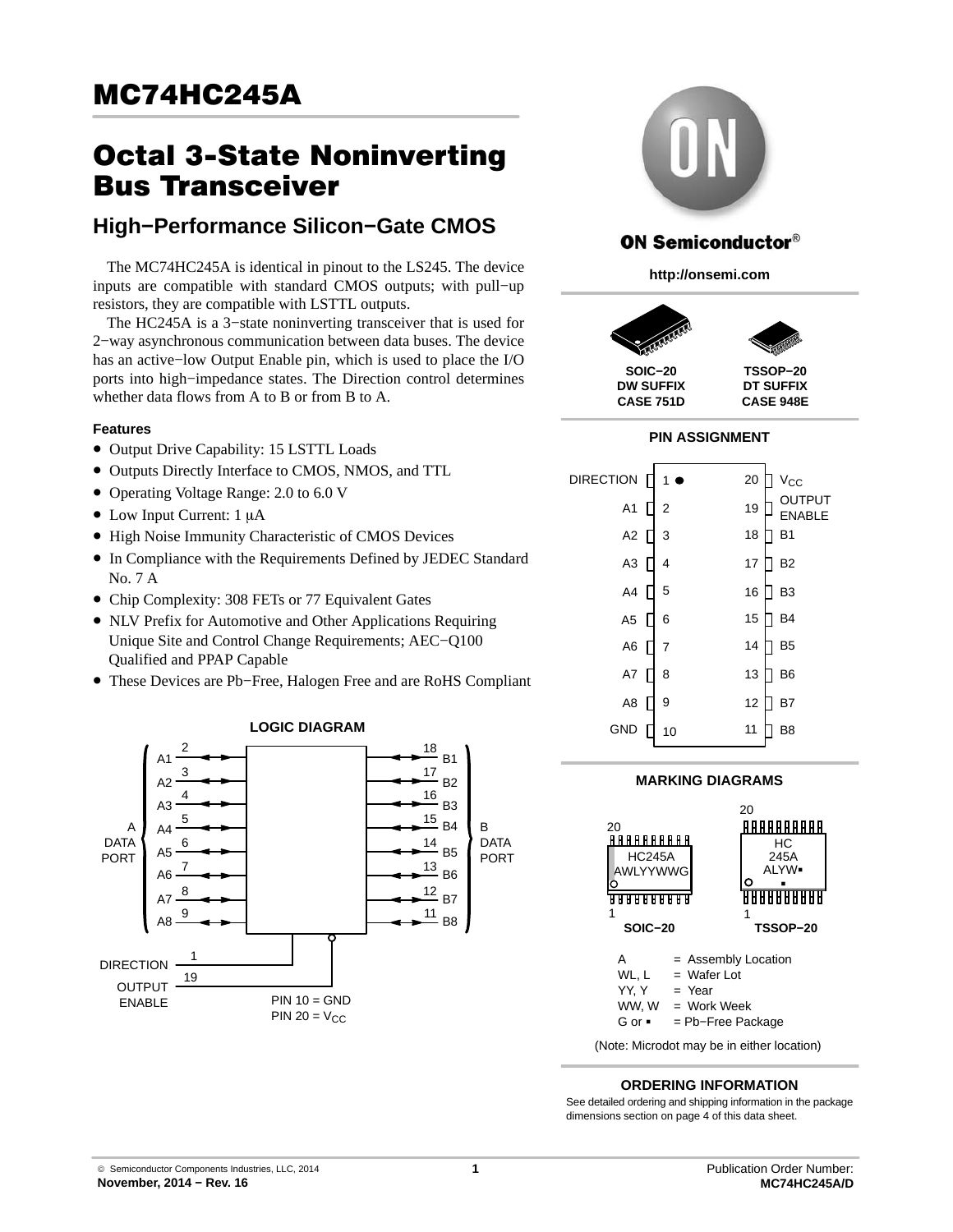## **FUNCTION TABLE**

| <b>Control Inputs</b>                |   |                                       |
|--------------------------------------|---|---------------------------------------|
| Output<br>Enable<br><b>Direction</b> |   | <b>Operation</b>                      |
|                                      |   | Data Transmitted from Bus B to Bus A  |
|                                      | н | Data Transmitted from Bus A to Bus B  |
|                                      |   | Buses Isolated (High-Impedance State) |

 $X =$  don't care

## **MAXIMUM RATINGS** (Note 1)

| Symbol           |                                                 | <b>Parameter</b>                                                                     | Value                    | Unit          |
|------------------|-------------------------------------------------|--------------------------------------------------------------------------------------|--------------------------|---------------|
| $V_{\rm CC}$     | DC Supply Voltage                               |                                                                                      | $-0.5$ to $+7.0$         | $\vee$        |
| $V_{IN}$         | DC Input Voltage                                |                                                                                      | $-0.5$ to $V_{CC}$ + 0.5 | V             |
| VOUT             | <b>DC Output Voltage</b>                        | (Note 2)                                                                             | $-0.5$ to $V_{CC}$ + 0.5 | $\vee$        |
| ŀικ              | DC Input Diode Current                          |                                                                                      | $+20$                    | mA            |
| $I_{OK}$         | DC Output Diode Current                         |                                                                                      | ±35                      | mA            |
| $I_{\text{OUT}}$ | DC Output Sink Current                          |                                                                                      | ±35                      | mA            |
| $_{\rm lcc}$     | DC Supply Current per Supply Pin                |                                                                                      | ±75                      | mA            |
| <b>I</b> GND     | DC Ground Current per Ground Pin                |                                                                                      | ±75                      | mA            |
| T <sub>STG</sub> | Storage Temperature Range                       |                                                                                      | $-65$ to $+150$          | $^{\circ}$ C  |
| $T_L$            | Lead Temperature, 1 mm from Case for 10 Seconds |                                                                                      | 260                      | $^{\circ}$ C  |
| TJ               | Junction Temperature Under Bias                 |                                                                                      | $+150$                   | $^{\circ}$ C  |
| $\theta_{JA}$    | <b>Thermal Resistance</b>                       | <b>SOIC</b><br><b>TSSOP</b>                                                          | 96<br>128                | $\degree$ C/W |
| $P_D$            | Power Dissipation in Still Air at 85°C          | <b>SOIC</b><br><b>TSSOP</b>                                                          | 500<br>450               | mW            |
| <b>MSL</b>       | <b>Moisture Sensitivity</b>                     |                                                                                      | Level 1                  |               |
| $F_R$            | <b>Flammability Rating</b>                      | Oxygen Index: 30% to 35%                                                             | UL 94 V-0 @ 0.125 in     |               |
| V <sub>ESD</sub> | <b>ESD Withstand Voltage</b>                    | Human Body Model (Note 3)<br>Machine Model (Note 4)<br>Charged Device Model (Note 5) | >2000<br>>200<br>>1000   | V             |
| <b>LATCHUP</b>   | Latchup Performance                             | Above $V_{CC}$ and Below GND at 85 $\degree$ C (Note 6)                              | ±300                     | mA            |

Stresses exceeding those listed in the Maximum Ratings table may damage the device. If any of these limits are exceeded, device functionality should not be assumed, damage may occur and reliability may be affected.

1. Measured with minimum pad spacing on an FR4 board, using 10 mm−by−1 inch, 20 ounce copper trace with no air flow.

2.  $I<sub>O</sub>$  absolute maximum rating must observed.

3. Tested to EIA/JESD22−A114−A.

4. Tested to EIA/JESD22−A115−A.

5. Tested to JESD22−C101−A.

6. Tested to EIA/JESD78.

## **RECOMMENDED OPERATING CONDITIONS**

| Symbol                             | <b>Parameter</b>                                                                                              |  | Min   | Max                | Unit         |
|------------------------------------|---------------------------------------------------------------------------------------------------------------|--|-------|--------------------|--------------|
| $V_{CC}$                           | DC Supply Voltage (Referenced to GND)                                                                         |  | 2.0   | 6.0                |              |
| V <sub>in</sub> , V <sub>out</sub> | DC Input Voltage, Output Voltage (Referenced to GND)                                                          |  |       | $V_{CC}$           |              |
| $T_A$                              | Operating Temperature, All Package Types                                                                      |  | $-55$ | $+125$             | $^{\circ}$ C |
| $t_{r}$ , $t_{f}$                  | Input Rise and Fall Time<br>$V_{\rm CC}$ = 2.0 V<br>$V_{\text{CC}} = 4.5$ V<br>(Figure 1)<br>$V_{CC} = 6.0 V$ |  |       | 1000<br>500<br>400 | ns           |

Functional operation above the stresses listed in the Recommended Operating Ranges is not implied. Extended exposure to stresses beyond the Recommended Operating Ranges limits may affect device reliability.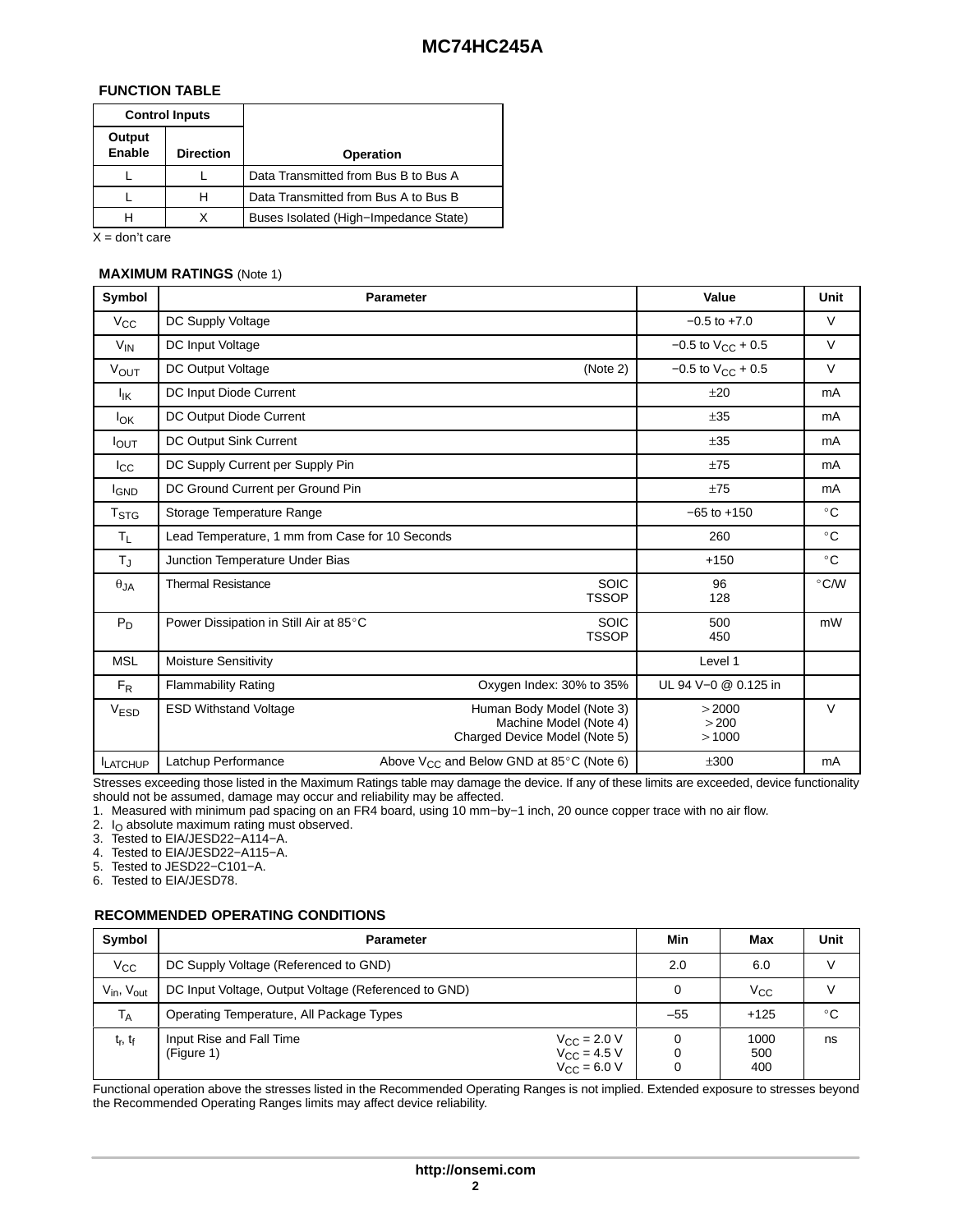## **MC74HC245A**

|                 |                                                     |                                                                                                                              |                          |                           | <b>Guaranteed Limit</b>   |                           |        |
|-----------------|-----------------------------------------------------|------------------------------------------------------------------------------------------------------------------------------|--------------------------|---------------------------|---------------------------|---------------------------|--------|
|                 |                                                     |                                                                                                                              | $V_{CC}$                 | $-55$ to                  |                           |                           |        |
| Symbol          | <b>Parameter</b>                                    | <b>Test Conditions</b>                                                                                                       | v                        | $25^{\circ}$ C            | $\leq 85^{\circ}$ C       | $\leq 125^{\circ}$ C      | Unit   |
| V <sub>IH</sub> | Minimum High-Level Input Voltage                    | $V_{\text{out}} = V_{\text{CC}} - 0.1$ V<br>$ I_{\text{out}}  \leq 20 \mu A$                                                 | 2.0<br>3.0<br>4.5<br>6.0 | 1.5<br>2.1<br>3.15<br>4.2 | 1.5<br>2.1<br>3.15<br>4.2 | 1.5<br>2.1<br>3.15<br>4.2 | $\vee$ |
| $V_{IL}$        | Maximum Low-Level Input Voltage                     | $V_{\text{out}} = 0.1 V$<br>$ I_{\text{out}}  \leq 20 \mu A$                                                                 | 2.0<br>3.0<br>4.5<br>6.0 | 0.5<br>0.9<br>1.35<br>1.8 | 0.5<br>0.9<br>1.35<br>1.8 | 0.5<br>0.9<br>1.35<br>1.8 | $\vee$ |
| $V_{OH}$        | Minimum High-Level Output<br>Voltage                | $V_{in} = V_{IH}$<br>$ I_{\text{out}}  \leq 20 \mu A$                                                                        | 2.0<br>4.5<br>6.0        | 1.9<br>4.4<br>5.9         | 1.9<br>4.4<br>5.9         | 1.9<br>4.4<br>5.9         | $\vee$ |
|                 |                                                     | $V_{in} = V_{IH}$ $ I_{out}  \le 2.4$ mA<br>$ I_{\text{out}}  \leq 6.0 \text{ mA}$<br>$ I_{\text{out}}  \le 7.8 \text{ mA}$  | 3.0<br>4.5<br>6.0        | 2.48<br>3.98<br>5.48      | 2.34<br>3.84<br>5.34      | 2.2<br>3.7<br>5.2         |        |
| $V_{OL}$        | Maximum Low-Level Output<br>Voltage                 | $V_{in} = V_{II}$<br>$ I_{\text{out}}  \leq 20 \mu A$                                                                        | 2.0<br>4.5<br>6.0        | 0.1<br>0.1<br>0.1         | 0.1<br>0.1<br>0.1         | 0.1<br>0.1<br>0.1         | $\vee$ |
|                 |                                                     | $V_{in} = V_{IL}$ $ I_{out}  \leq 2.4$ mA<br>$ I_{\text{out}}  \leq 6.0 \text{ mA}$<br>$ I_{\text{out}}  \le 7.8 \text{ mA}$ | 3.0<br>4.5<br>6.0        | 0.26<br>0.26<br>0.26      | 0.33<br>0.33<br>0.33      | 0.4<br>0.4<br>0.4         |        |
| $I_{\text{in}}$ | Maximum Input Leakage Current                       | $V_{in} = V_{CC}$ or GND                                                                                                     | 6.0                      | ±0.1                      | ±1.0                      | ±1.0                      | μA     |
| $I_{OZ}$        | Maximum Three-State Leakage<br>Current              | Output in High-Impedance State<br>$V_{in} = V_{IL}$ or $V_{IH}$<br>$V_{\text{out}} = V_{\text{CC}}$ or GND                   | 6.0                      | ±0.5                      | ±5.0                      | ±10                       | μA     |
| $I_{\rm CC}$    | Maximum Quiescent Supply Cur-<br>rent (per Package) | $V_{in} = V_{CC}$ or GND<br>$I_{\text{out}} = 0 \mu A$                                                                       | 6.0                      | 4.0                       | 40                        | 160                       | μA     |

## **DC ELECTRICAL CHARACTERISTICS** (Voltages Referenced to GND)

## **AC ELECTRICAL CHARACTERISTICS** ( $C_L$  = 50 pF, Input  $t_r = t_f = 6$  ns)

|                                        |                                                                                         |                          |                          | <b>Guaranteed Limit</b>                           |                        |      |
|----------------------------------------|-----------------------------------------------------------------------------------------|--------------------------|--------------------------|---------------------------------------------------|------------------------|------|
| Symbol                                 | <b>Parameter</b>                                                                        | $V_{\rm CC}$<br>v        | $-55$ to<br>$25^\circ$ C | $\leq 85^{\circ}$ C                               | $\leq 125^{\circ}$ C   | Unit |
| $t_{\text{PLH}}$<br>t <sub>PHL</sub>   | Maximum Propagation Delay,<br>A to B, B to A<br>(Figures 1 and 3)                       | 2.0<br>3.0<br>4.5<br>6.0 | 75<br>55<br>15<br>13     | 95<br>70<br>19<br>16                              | 110<br>80<br>22<br>19  | ns   |
| t <sub>PLZ</sub> ,<br>t <sub>PHZ</sub> | Maximum Propagation Delay,<br>Direction or Output Enable to A or B<br>(Figures 2 and 4) | 2.0<br>3.0<br>4.5<br>6.0 | 110<br>90<br>22<br>19    | 140<br>110<br>28<br>24                            | 165<br>130<br>33<br>28 | ns   |
| t <sub>PZL</sub> ,<br>t <sub>PZH</sub> | Maximum Propagation Delay,<br>Output Enable to A or B<br>(Figures 2 and 4)              | 2.0<br>3.0<br>4.5<br>6.0 | 110<br>90<br>22<br>19    | 140<br>110<br>28<br>24                            | 165<br>130<br>33<br>28 | ns   |
| t <sub>TLH</sub> ,<br>$t$ THL          | Maximum Output Transition Time,<br>Any Output<br>(Figures 1 and 3)                      | 2.0<br>3.0<br>4.5<br>6.0 | 60<br>23<br>12<br>10     | 75<br>27<br>15<br>13                              | 90<br>32<br>18<br>15   | ns   |
| $C_{in}$                               | Maximum Input Capacitance (Pin 1 or Pin 19)                                             | —                        | 10                       | 10                                                | 10                     | pF   |
| $C_{\text{out}}$                       | Maximum Three-State I/O Capacitance<br>(I/O in High-Impedance State)                    | —                        | 15                       | 15                                                | 15                     | pF   |
|                                        |                                                                                         |                          |                          | Typical @ 25 $\degree$ C, V <sub>CC</sub> = 5.0 V |                        |      |
| $C_{PD}$                               | Power Dissipation Capacitance (Per Transceiver Channel) (Note 7)                        |                          |                          | 40                                                |                        | рF   |

7. Used to determine the no–load dynamic power consumption:  $P_D = C_{PD} V_{CC}^2 + I_{CC} V_{CC}$ .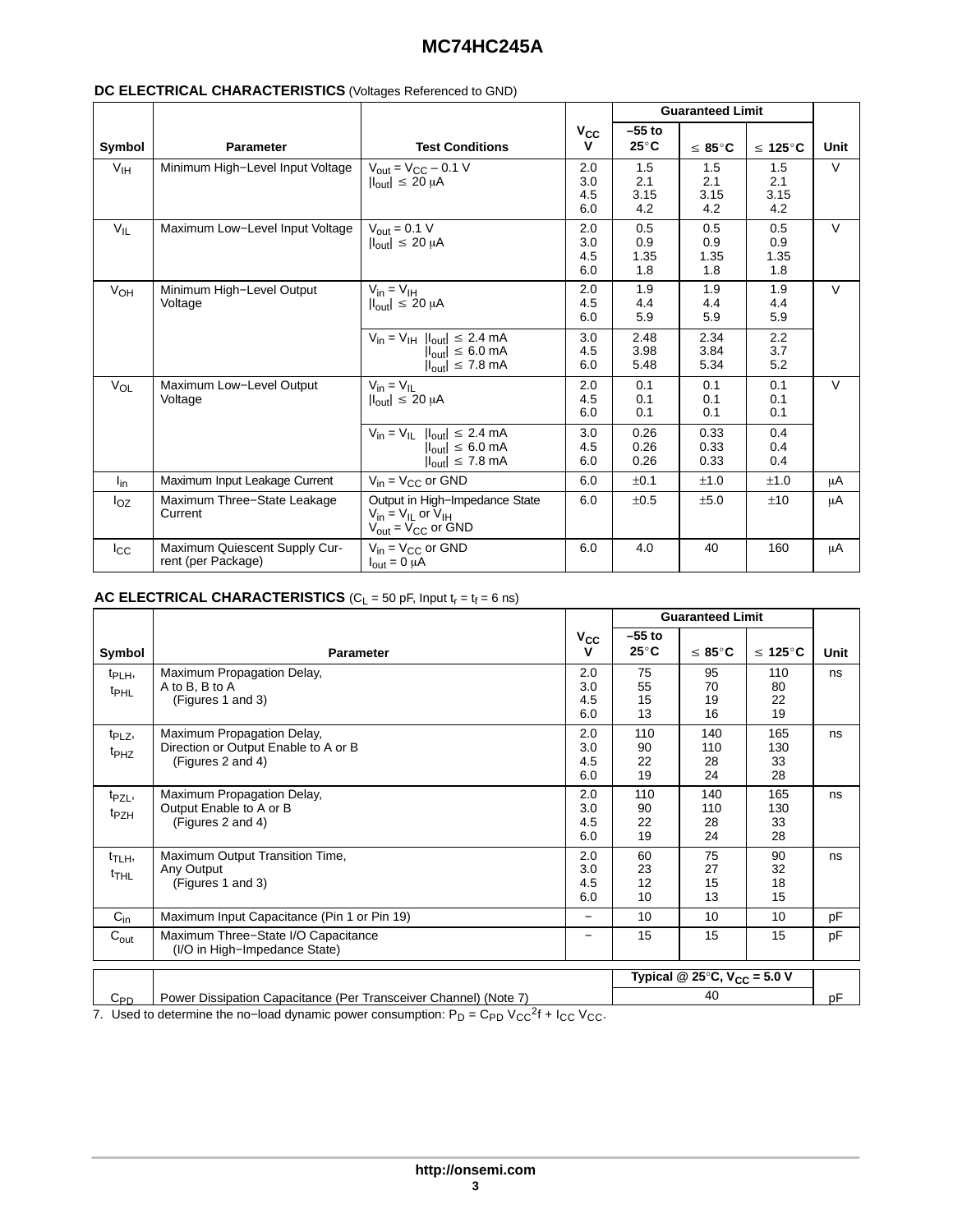## <span id="page-3-0"></span>**ORDERING INFORMATION**

| <b>Device</b>     | Package                   | Shipping <sup>†</sup> |
|-------------------|---------------------------|-----------------------|
| MC74HC245ADWG     | SOIC-20 WIDE<br>(Pb-Free) | 38 Units / Rail       |
| NLV74HC245ADWG*   | SOIC-20 WIDE<br>(Pb-Free) | 38 Units / Rail       |
| MC74HC245ADWR2G   | SOIC-20 WIDE<br>(Pb-Free) | 1000 Tape & Reel      |
| NLV74HC245ADWR2G* | SOIC-20 WIDE<br>(Pb-Free) | 1000 Tape & Reel      |
| MC74HC245ADTG     | TSSOP-20<br>(Pb-Free)     | 75 Units / Rail       |
| NLV74HC245ADTG*   | TSSOP-20<br>(Pb-Free)     | 75 Units / Rail       |
| MC74HC245ADTR2G   | TSSOP-20<br>(Pb-Free)     | 2500 Tape & Reel      |
| NLV74HC245ADTR2G* | TSSOP-20<br>(Pb-Free)     | 2500 Tape & Reel      |

†For information on tape and reel specifications, including part orientation and tape sizes, please refer to our Tape and Reel Packaging Specifications Brochure, BRD8011/D.

\*NLV Prefix for Automotive and Other Applications Requiring Unique Site and Control Change Requirements; AEC−Q100 Qualified and PPAP Capable.













\*Includes all probe and jig capacitance



\*Includes all probe and jig capacitance

**Figure 4. Test Circuit**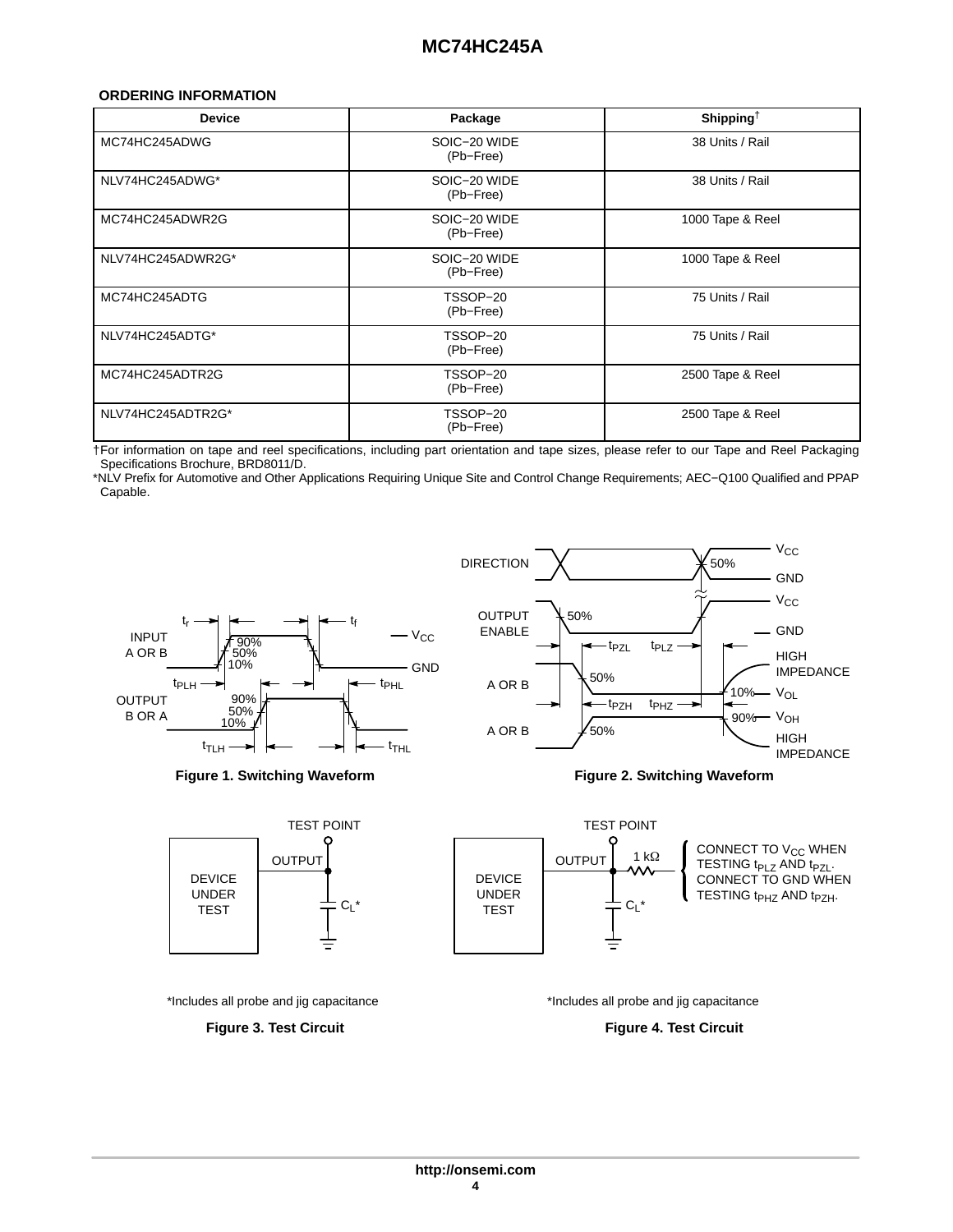## **MC74HC245A**



**Figure 5. Expanded Logic Diagram**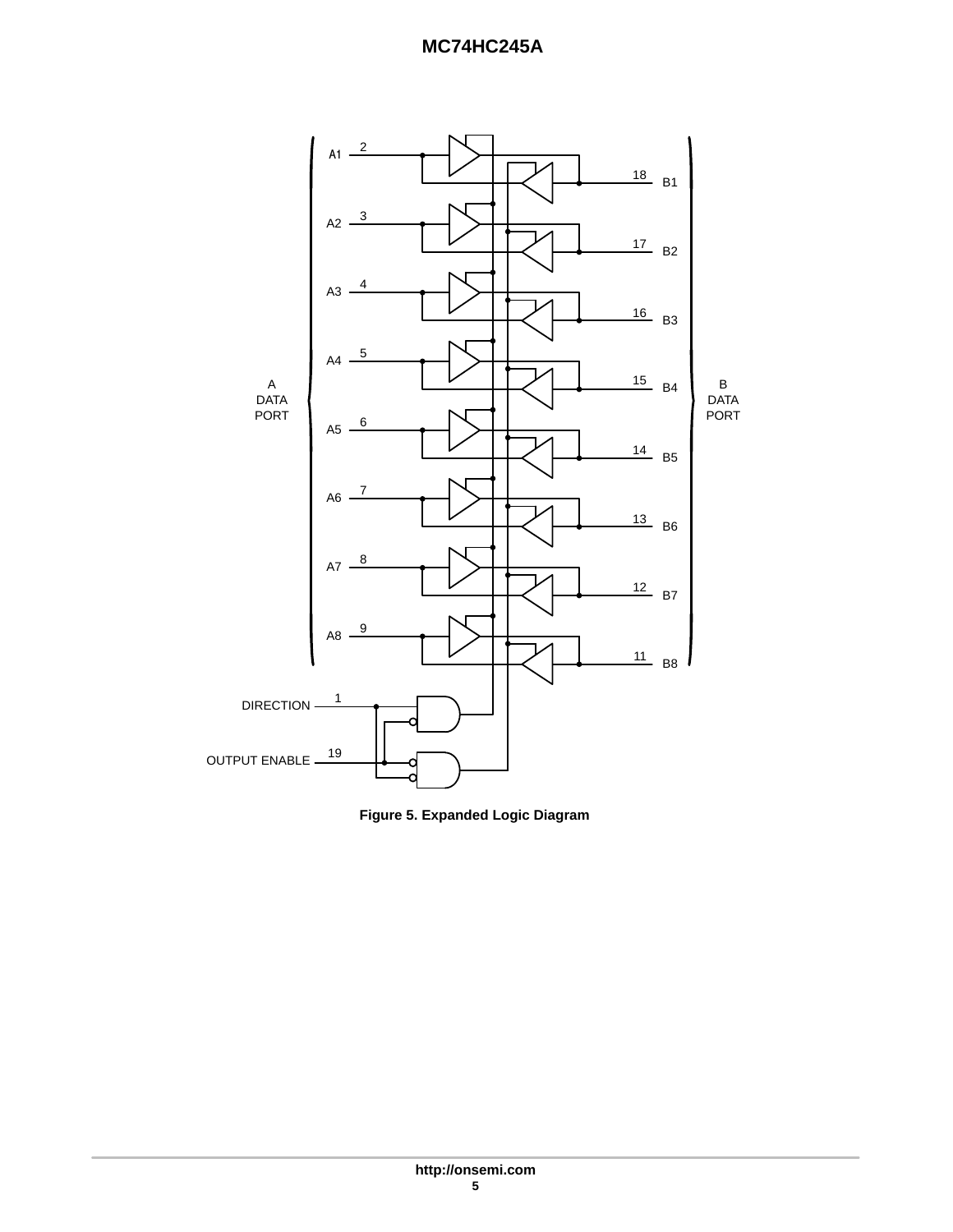## **PACKAGE DIMENSIONS**

**TSSOP−20 DT SUFFIX** CASE 948E−02 ISSUE C



1. DIMENSIONING AND TOLERANCING PER ANSI Y14.5M, 1982.

2. CONTROLLING DIMENSION: MILLIMETER.

3. DIMENSION A DOES NOT INCLUDE MOLD FLASH, PROTRUSIONS OR GATE BURRS. MOLD FLASH OR GATE BURRS  $\sum_{i=1}^{n}$  SHALL NOT EXCEED 0.15 (0.006) PER SIDE. INTERLEAD FLASH OR PROTRUSION.<br>INTERLEAD FLASH OR PROTRUSION SHALL NOT EXCEED 0.25 (0.010) PER SIDE. 5. DIMENSION K DOES NOT INCLUDE DAMBAR PROTRUSION. ALLOWABLE DAMBAR PROTRUSION SHALL BE 0.08 (0.003) TOTAL IN EXCESS OF THE K DIMENSION AT MAXIMUM MATERIAL CONDITION.<br>6. TERMINAL DETERMINED AT MANUSER AN ENGINEER AN ENGINEER AN ENGINEER AN ENGINEER AN ENGINEER AN ENGINEER AND BLACK SCRIPT BURST AND REALLY NOT EXCEED 0.25 (0.010) PER SIDE.<br>
DECTION N-N<br>
INTERLEAD FLASH OR PROTRUSION.<br>
DAMBAR PROTRU

6. TERMINAL NUMBERS ARE SHOWN FOR REFERENCE ONLY. 7. DIMENSION A AND B ARE TO BE



 $0.36 - 16 \times 10^{16} \text{ J}$ 1.26 0.65 DIMENSIONS: MILLIMETERS PITCH

\*For additional information on our Pb−Free strategy and soldering details, please download the ON Semiconductor Soldering and Mounting Techniques Reference Manual, SOLDERRM/D.